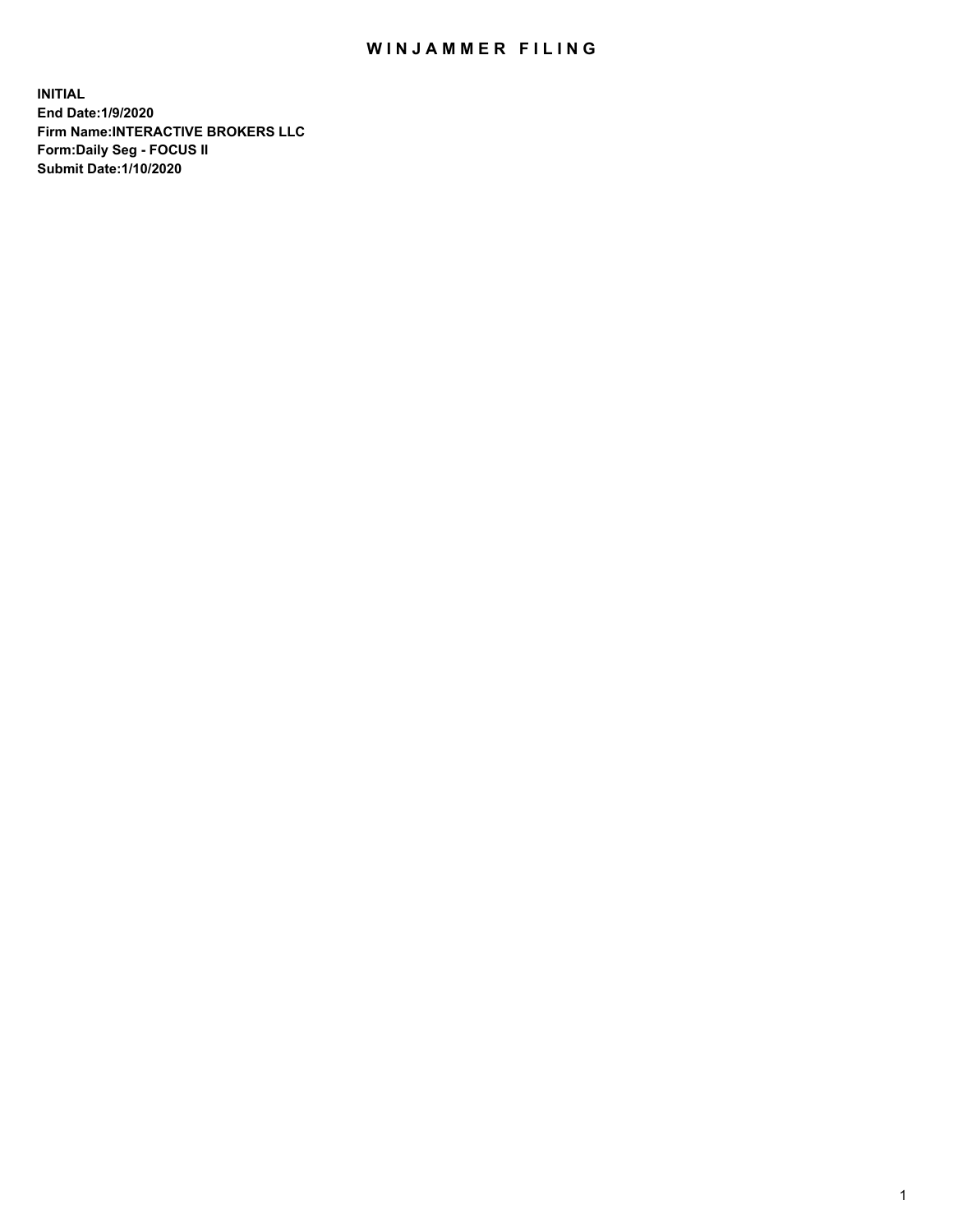**INITIAL End Date:1/9/2020 Firm Name:INTERACTIVE BROKERS LLC Form:Daily Seg - FOCUS II Submit Date:1/10/2020 Daily Segregation - Cover Page**

| Name of Company                                                                                                                                                                                                                                                                                                                  | <b>INTERACTIVE BROKERS LLC</b>                                                                  |
|----------------------------------------------------------------------------------------------------------------------------------------------------------------------------------------------------------------------------------------------------------------------------------------------------------------------------------|-------------------------------------------------------------------------------------------------|
| <b>Contact Name</b>                                                                                                                                                                                                                                                                                                              | <b>James Menicucci</b>                                                                          |
| <b>Contact Phone Number</b>                                                                                                                                                                                                                                                                                                      | 203-618-8085                                                                                    |
| <b>Contact Email Address</b>                                                                                                                                                                                                                                                                                                     | jmenicucci@interactivebrokers.c<br>om                                                           |
| FCM's Customer Segregated Funds Residual Interest Target (choose one):<br>a. Minimum dollar amount: ; or<br>b. Minimum percentage of customer segregated funds required:% ; or<br>c. Dollar amount range between: and; or<br>d. Percentage range of customer segregated funds required between:% and%.                           | $\overline{\mathbf{0}}$<br>$\overline{\mathbf{0}}$<br>155,000,000 245,000,000<br>0 <sub>0</sub> |
| FCM's Customer Secured Amount Funds Residual Interest Target (choose one):<br>a. Minimum dollar amount: ; or<br>b. Minimum percentage of customer secured funds required:% ; or<br>c. Dollar amount range between: and; or<br>d. Percentage range of customer secured funds required between:% and%.                             | <u>0</u><br>$\overline{\mathbf{0}}$<br>80,000,000 120,000,000<br><u>00</u>                      |
| FCM's Cleared Swaps Customer Collateral Residual Interest Target (choose one):<br>a. Minimum dollar amount: ; or<br>b. Minimum percentage of cleared swaps customer collateral required:% ; or<br>c. Dollar amount range between: and; or<br>d. Percentage range of cleared swaps customer collateral required between: % and %. | <u>0</u><br>$\underline{\mathbf{0}}$<br>0 <sub>0</sub><br>0 <sub>0</sub>                        |

Attach supporting documents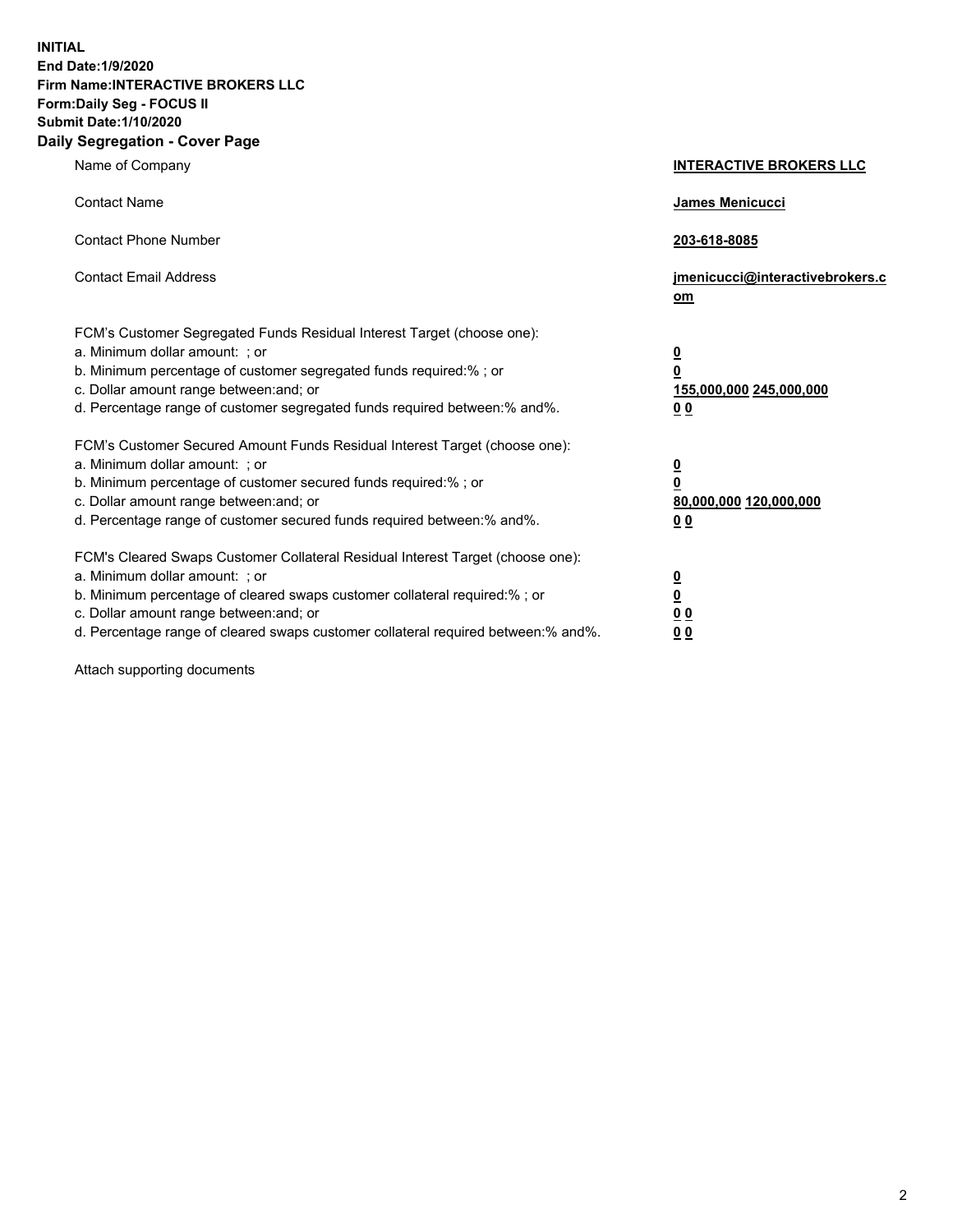## **INITIAL End Date:1/9/2020 Firm Name:INTERACTIVE BROKERS LLC Form:Daily Seg - FOCUS II Submit Date:1/10/2020 Daily Segregation - Secured Amounts**

|     | Daily Jegregation - Jeculed Aniounts                                                                       |                                    |
|-----|------------------------------------------------------------------------------------------------------------|------------------------------------|
|     | Foreign Futures and Foreign Options Secured Amounts                                                        |                                    |
|     | Amount required to be set aside pursuant to law, rule or regulation of a foreign                           | $0$ [7305]                         |
|     | government or a rule of a self-regulatory organization authorized thereunder                               |                                    |
| 1.  | Net ledger balance - Foreign Futures and Foreign Option Trading - All Customers                            |                                    |
|     | A. Cash                                                                                                    | 492,055,050 [7315]                 |
|     | B. Securities (at market)                                                                                  | 0 [7317]                           |
| 2.  | Net unrealized profit (loss) in open futures contracts traded on a foreign board of trade                  | 10,993,033 [7325]                  |
| 3.  | Exchange traded options                                                                                    |                                    |
|     | a. Market value of open option contracts purchased on a foreign board of trade                             | <b>150,085</b> [7335]              |
|     | b. Market value of open contracts granted (sold) on a foreign board of trade                               | $-270,333$ [7337]                  |
| 4.  | Net equity (deficit) (add lines 1. 2. and 3.)                                                              | 502,927,835 [7345]                 |
| 5.  | Account liquidating to a deficit and account with a debit balances - gross amount                          | 10,689 [7351]                      |
|     | Less: amount offset by customer owned securities                                                           | 0 [7352] 10,689 [7354]             |
| 6.  | Amount required to be set aside as the secured amount - Net Liquidating Equity                             | 502,938,524 [7355]                 |
|     | Method (add lines 4 and 5)                                                                                 |                                    |
| 7.  | Greater of amount required to be set aside pursuant to foreign jurisdiction (above) or line                | 502,938,524 [7360]                 |
|     | 6.                                                                                                         |                                    |
|     | FUNDS DEPOSITED IN SEPARATE REGULATION 30.7 ACCOUNTS                                                       |                                    |
| 1.  | Cash in banks                                                                                              |                                    |
|     | A. Banks located in the United States                                                                      | 30,697,417 [7500]                  |
|     | B. Other banks qualified under Regulation 30.7                                                             | 0 [7520] 30,697,417 [7530]         |
| 2.  | Securities                                                                                                 |                                    |
|     | A. In safekeeping with banks located in the United States                                                  | 490,637,600 [7540]                 |
|     | B. In safekeeping with other banks qualified under Regulation 30.7                                         | 0 [7560] 490,637,600 [7570]        |
| 3.  | Equities with registered futures commission merchants                                                      |                                    |
|     | A. Cash                                                                                                    | $0$ [7580]                         |
|     | <b>B.</b> Securities                                                                                       | $0$ [7590]                         |
|     | C. Unrealized gain (loss) on open futures contracts                                                        | $0$ [7600]                         |
|     | D. Value of long option contracts                                                                          | $0$ [7610]                         |
|     | E. Value of short option contracts                                                                         | 0 [7615] 0 [7620]                  |
| 4.  | Amounts held by clearing organizations of foreign boards of trade                                          |                                    |
|     | A. Cash                                                                                                    | $0$ [7640]                         |
|     | <b>B.</b> Securities                                                                                       | $0$ [7650]                         |
|     | C. Amount due to (from) clearing organization - daily variation                                            | $0$ [7660]                         |
|     | D. Value of long option contracts                                                                          | $0$ [7670]                         |
|     | E. Value of short option contracts                                                                         | 0 [7675] 0 [7680]                  |
| 5.  | Amounts held by members of foreign boards of trade                                                         |                                    |
|     | A. Cash                                                                                                    | 101,171,378 [7700]                 |
|     | <b>B.</b> Securities                                                                                       | $0$ [7710]                         |
|     | C. Unrealized gain (loss) on open futures contracts                                                        | 5,420,418 [7720]                   |
|     | D. Value of long option contracts                                                                          | 150,085 [7730]                     |
|     | E. Value of short option contracts                                                                         | -270,333 [7735] 106,471,548 [7740] |
| 6.  | Amounts with other depositories designated by a foreign board of trade                                     | 0 [7760]                           |
| 7.  | Segregated funds on hand                                                                                   | $0$ [7765]                         |
| 8.  | Total funds in separate section 30.7 accounts                                                              | 627,806,565 [7770]                 |
| 9.  | Excess (deficiency) Set Aside for Secured Amount (subtract line 7 Secured Statement<br>Page 1 from Line 8) | 124,868,041 [7380]                 |
| 10. | Management Target Amount for Excess funds in separate section 30.7 accounts                                | 80,000,000 [7780]                  |
| 11. | Excess (deficiency) funds in separate 30.7 accounts over (under) Management Target                         | 44,868,041 [7785]                  |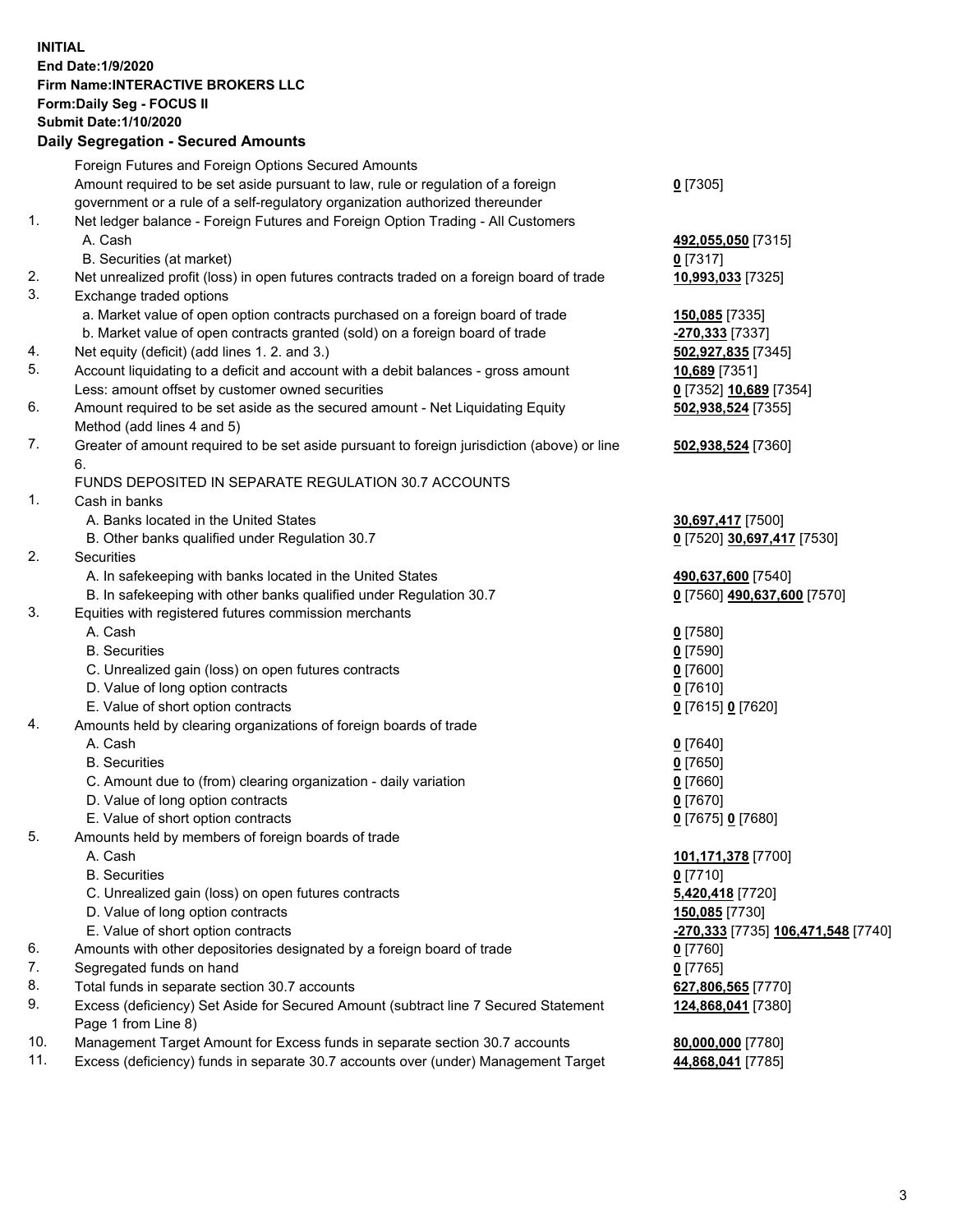**INITIAL End Date:1/9/2020 Firm Name:INTERACTIVE BROKERS LLC Form:Daily Seg - FOCUS II Submit Date:1/10/2020 Daily Segregation - Segregation Statement** SEGREGATION REQUIREMENTS(Section 4d(2) of the CEAct) 1. Net ledger balance A. Cash **4,088,609,218** [7010] B. Securities (at market) **0** [7020] 2. Net unrealized profit (loss) in open futures contracts traded on a contract market **46,073,929** [7030] 3. Exchange traded options A. Add market value of open option contracts purchased on a contract market **172,226,800** [7032] B. Deduct market value of open option contracts granted (sold) on a contract market **-211,163,014** [7033] 4. Net equity (deficit) (add lines 1, 2 and 3) **4,095,746,933** [7040] 5. Accounts liquidating to a deficit and accounts with debit balances - gross amount **938,617** [7045] Less: amount offset by customer securities **0** [7047] **938,617** [7050] 6. Amount required to be segregated (add lines 4 and 5) **4,096,685,550** [7060] FUNDS IN SEGREGATED ACCOUNTS 7. Deposited in segregated funds bank accounts A. Cash **1,028,494,159** [7070] B. Securities representing investments of customers' funds (at market) **1,997,911,955** [7080] C. Securities held for particular customers or option customers in lieu of cash (at market) **0** [7090] 8. Margins on deposit with derivatives clearing organizations of contract markets A. Cash **3,509,236** [7100] B. Securities representing investments of customers' funds (at market) **1,305,899,303** [7110] C. Securities held for particular customers or option customers in lieu of cash (at market) **0** [7120] 9. Net settlement from (to) derivatives clearing organizations of contract markets **7,390,299** [7130] 10. Exchange traded options A. Value of open long option contracts **172,009,784** [7132] B. Value of open short option contracts **-210,973,397** [7133] 11. Net equities with other FCMs A. Net liquidating equity **0** [7140] B. Securities representing investments of customers' funds (at market) **0** [7160] C. Securities held for particular customers or option customers in lieu of cash (at market) **0** [7170] 12. Segregated funds on hand **0** [7150] 13. Total amount in segregation (add lines 7 through 12) **4,304,241,339** [7180] 14. Excess (deficiency) funds in segregation (subtract line 6 from line 13) **207,555,789** [7190] 15. Management Target Amount for Excess funds in segregation **155,000,000** [7194]

16. Excess (deficiency) funds in segregation over (under) Management Target Amount Excess

**52,555,789** [7198]